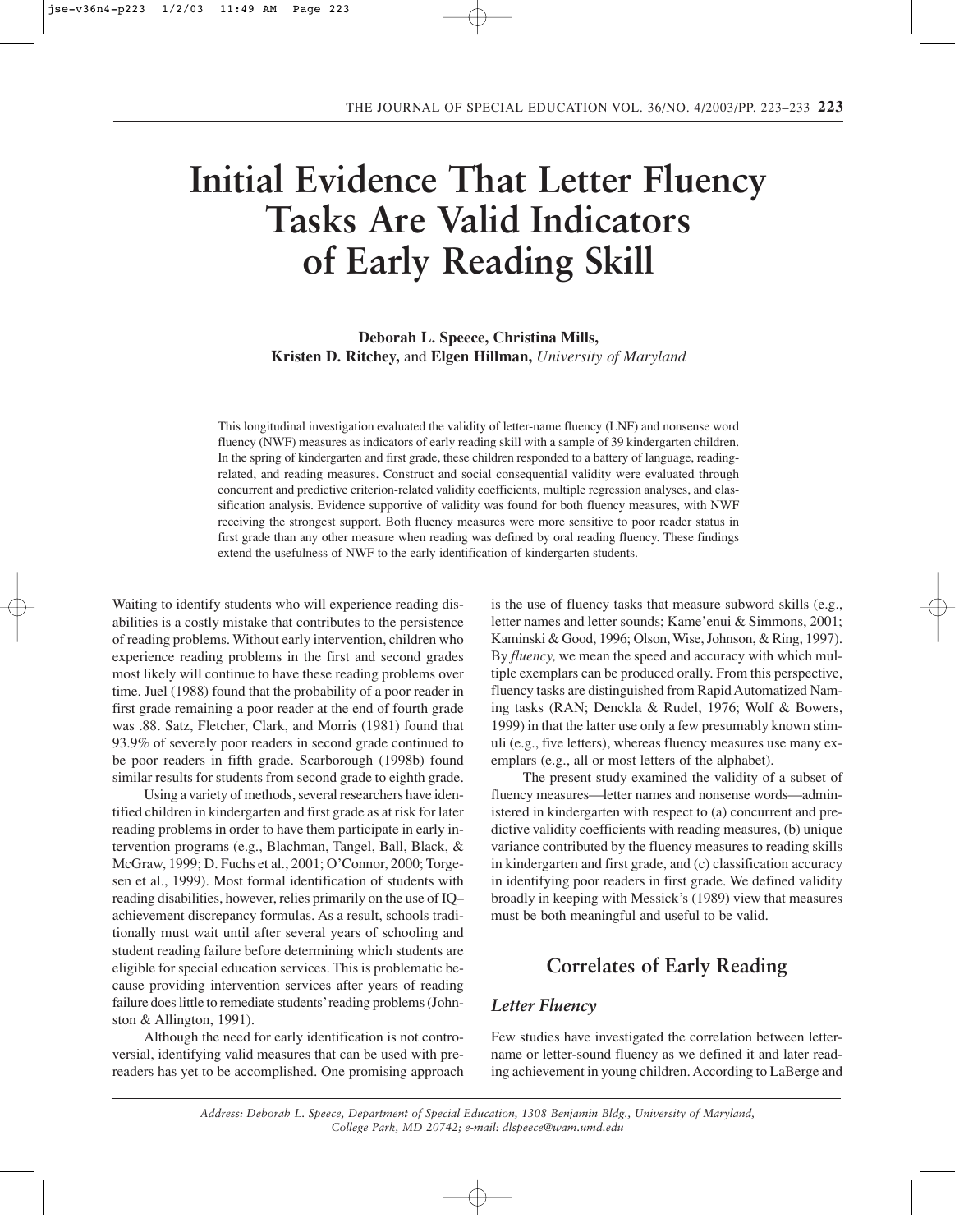Samuels' (1974) model of automaticity, reading becomes fluent as a result of the development of fluency of reading subskills (e.g., naming letters). Because letter fluency tasks measure both the accuracy and speed with which a child can provide the names or the sounds of the letters of the alphabet, letter fluency tasks may be particularly well suited for predicting later reading ability. This view was reiterated by Good, Simmons, and Kame'enui (2001), who stated, "Fluency as represented by accuracy and rate pervades all levels of processing involved in reading and that fluency on early foundational skills can be used to predict proficiency on subsequent skills in reading" (p. 264).

Letter-name fluency has received more attention than letter-sound fluency. Kaminski and Good (1996) investigated the psychometric characteristics of letter-name fluency using both lowercase and uppercase letters with children in kindergarten and first grade. For both grades, alternate form reliability was strong  $(r = .93$  for kindergarten,  $r = .83$  for first grade). Within kindergarten, letter-name fluency correlated highly with the *Metropolitan Readiness Test* (*r* = .77) and a teacher rating scale  $(r = .85)$ . Within first grade, the validity coefficients were lower (.50 for the *Stanford Diagnostic Test* and .45 for oral reading fluency). O'Connor and Jenkins (1999) investigated the predictive validity of kindergarten letter-name fluency for first-grade reading. Letter-name fluency measured in April of kindergarten correlated with end-of-first-grade Word Identification scores  $(r = .58)$  and Word Attack scores  $(r = .50)$ , both subtests of the *Woodcock Reading Mastery Test.* Using a different measurement paradigm with 10 letters, Walsh, Price, and Gillingham (1988) measured letter-naming speed for correctly named letters using discrete-trial reaction time. The task was given to children in the middle of kindergarten to predict reading achievement at the end of first grade. The correlations between letter-naming speed and later reading achievement were .89 and .80 for two different schools. They also regressed reading level on letter-naming speed and letter-naming accuracy and found that kindergarten letter-naming speed added significant unique variance beyond the contribution of letternaming accuracy.

Researchers are beginning to investigate the utility of letter-sound fluency (number of letter sounds produced in 1 minute) as a predictor of future reading ability. Speece and Case (2001) found that a letter-sound fluency task that used all 26 lowercase letters presented in random order and that was administered at the beginning of first grade correlated with end-of-the-year reading as measured by the *Woodcock-Johnson Psycho-Educational Battery–Revised* (WJ-R; Woodcock & Johnson, 1989) Basic Reading Cluster score (*r* = .66). For prereaders, another type of letter-sound fluency task is represented by nonsense word fluency (NWF) measures. Students are presented with consonant-vowel-consonant (CVC) nonsense words and may provide either the individual letter sounds or may blend the sounds to produce the target nonsense word (Kaminski & Good, 1998). The authors reported that NWF probes given in January of first grade had a pre-

dictive validity coefficient of .82 with an oral reading fluency measure in spring of first grade and a 1-month alternate forms reliability coefficient of .83 (*Nonsense Word Fluency,* paragraph 3).

The extant literature thus suggests that letter fluency tasks tap aspects of early reading skill. However, the data are limited in that few studies have investigated the influence of these skills on early word reading skills. Furthermore, fluency is typically measured in isolation, leaving open the question of whether these measures provide unique information to the understanding of reading development.

#### *Other Correlates*

A host of other variables demonstrate moderate to strong bivariate correlations with beginning reading skill, but for this study we focused on academically related variables most closely allied to instruction. Reviewers of correlational studies (Adams, 1990; Scarborough, 1998a) identified letter-name knowledge and phonological awareness as the two best predictors of how well children will read in their first 2 years of schooling. Two other promising predictor variables of early reading success that were identified included letter-sound knowledge and vocabulary knowledge. In contrast with fluency measures, these skills were determined by untimed accuracy tests.

Scarborough (1998a) reviewed 24 studies that used lettername knowledge as a predictor of later reading ability. The mean correlation coefficient between letter-name knowledge and future reading achievement was .52, with letter-name knowledge accounting for nearly a third of the variance in reading in Grades 1 through 3. Although letter-name knowledge is the strongest predictor of future reading ability, past research has suggested that letter-name accuracy may not be enough to facilitate reading. For example, previous experiments on letter-name training did not produce increased reading achievement (Jenkins, Bausell, & Jenkins, 1972; Samuels, 1971).

The predictive value of letter names appears to be their similarity with letter sounds; they therefore are thought to facilitate letter-sound knowledge (Ehri & Wilce, 1985; Treiman, Tincoff, Rodriguez, Mouzaki, & Francis, 1998). In comparison to letter-name knowledge, letter-sound knowledge requires students to understand the alphabetic principle. Rather than indicating the names of letters, students must be able to demonstrate that they understand grapheme–phoneme relationships. Ehri (1983) reported that it was nearly impossible to teach prereaders the sounds of letters for which they did not already know the letter names. In addition, McCormick, Stoner, and Duncan (1994) found that letter-sound identification skills in kindergarten predicted first-grade reading achievement  $(r = .60)$ , and Compton (2000) reported that a letter-sound task contributed unique variance to word reading growth and end-of-year word-reading skill in first grade.

Phonological awareness is an oral language skill that has a moderate to strong correlation with beginning reading. It was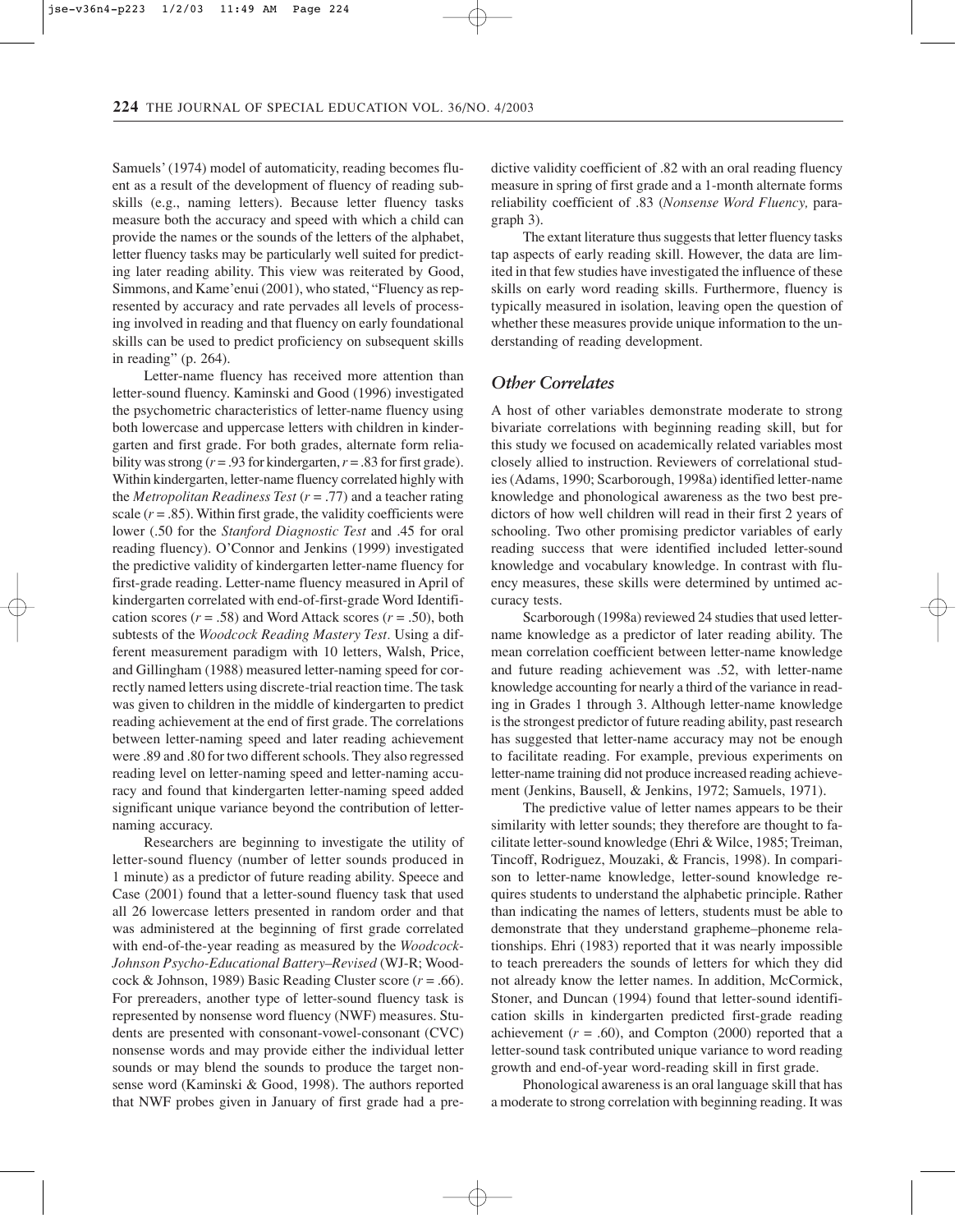identified as the second strongest predictor of later reading ability (Scarborough, 1998a), with a mean correlation coefficient of .46. Research on the development of phonological awareness skills identified vocabulary as a contributing factor to phonemic awareness (Metsala, 1999; Metsala & Walley, 1998). Scarborough also examined 19 prediction studies, using vocabulary as a predictor of reading, and found that the mean correlation coefficient between receptive vocabulary and later reading was .33.

## **Issues of Classification**

Although these variables contribute to the prediction of early reading success, most studies use only one variable or two variables, thus limiting knowledge of the intercorrelations among these variables (Scarborough, 1998b). Also, there is limited evidence that variables with reasonable bivariate correlations with reading may not be accurate in identifying children who will become poor readers. Identification accuracy can be discussed in terms of specificity and sensitivity. The *specificity index* reflects the percentage of children predicted to be readers who actually become readers (true negatives). The *sensitivity index* reflects the percentage of children predicted to be poor readers who actually become poor readers (true positives). Scarborough reported that the two strongest reading predictors (letter-name knowledge and phonological awareness) tend to have high specificity but poor sensitivity; that is, the measures are accurate in identifying the students who will become readers (specificity) but are less accurate at identifying which students will experience reading failure (sensitivity).

For example, based upon data provided by Snow, Burns, and Griffin (1998) from a study of letter-name knowledge and later reading difficulty, we calculated a specificity index of 83.7% and a sensitivity index of 61.8% when the screening criterion was the bottom 25% of the kindergarten sample. This means that more than one third of the children who later experienced reading problems were missed by the letter-name knowledge task. Similarly, when phonological awareness skills were used to identify first- and second-grade students who experienced reading difficulty, the sensitivity index did not exceed 53% (Speece & Case, 2001).

Despite the number of studies investigating the correlates of early reading skill, it remains unclear as to how to best identify children at risk for reading problems. Within this context, we conducted an exploratory study to examine the validity of two letter fluency tasks as indicators of early reading skill. We included an array of background, language, and other reading-related measures to address the issue of shared variance. We also used several methods of evaluating validity that included criterion-related validity coefficients, proportion of unique variance contributed to reading by the fluency measures, and classification analysis to determine sensitivity and specificity of the fluency measures.

## **Method**

#### *Participants*

The study participants were 40 students from five kindergarten classes in an elementary school in a suburban school district in the middle Atlantic states. These children were enrolled in a half-day kindergarten program. Thirty-nine of the children were available for reading assessment in first grade. Permission slips were sent to the parents/caregivers of all the children who teachers believed possessed enough English skills to benefit from English instruction. This was done because of the diversity of the school and the number of students who spoke languages other than English. To obtain a broad sampling of literacy skills, we asked teachers to rank the literacy skills of the children who returned permission slips as high, average, or low. We then selected students from these groups. Five students (13% of sample) were ranked as having low literacy skills, so all of these students were included in the sample. We randomly selected 21 of 27 students rated as "average" and 14 of 17 students related as "high." Based on information provided on the consent forms, we determined participant characteristics, which are summarized in Table 1. The diversity of the sample reflected the characteristics of the school population. The average age of the children in kindergarten was 69.7 months  $(SD = .59)$ .

The kindergarten literacy curriculum focused on early literacy skills and instruction in letter-name and letter-sound identification. The teachers informed us that rhyming was the only phonological awareness skill taught, however. In first grade, the children received 90 minutes of literacy instruction daily, and two certified teachers were assigned to each classroom as part of a reading initiative program. Although the sample is small, the kindergarten children appeared to be representative of national normative performance (see Table 2). The 10-point increase in the WJ-R Letter Word Identification

#### **TABLE 1.** Participant Characteristics

| Variable         | n  | $\frac{0}{0}$ |  |
|------------------|----|---------------|--|
| Gender           |    |               |  |
| Male             | 16 | 41.1          |  |
| Female           | 23 | 58.9          |  |
| Race/Ethnicity   |    |               |  |
| African American | 2  | 5.1           |  |
| American Indian  | 1  | 2.5           |  |
| Asian            | 5  | 12.8          |  |
| Caucasian        | 23 | 58.9          |  |
| Hispanic         | 8  | 20.5          |  |
| Primary language |    |               |  |
| English          | 29 | 74.4          |  |
| Other            | 10 | 25.6          |  |

*Note.*  $N = 39$ . One child moved between the time of the kindergarten and first-grade data collection points.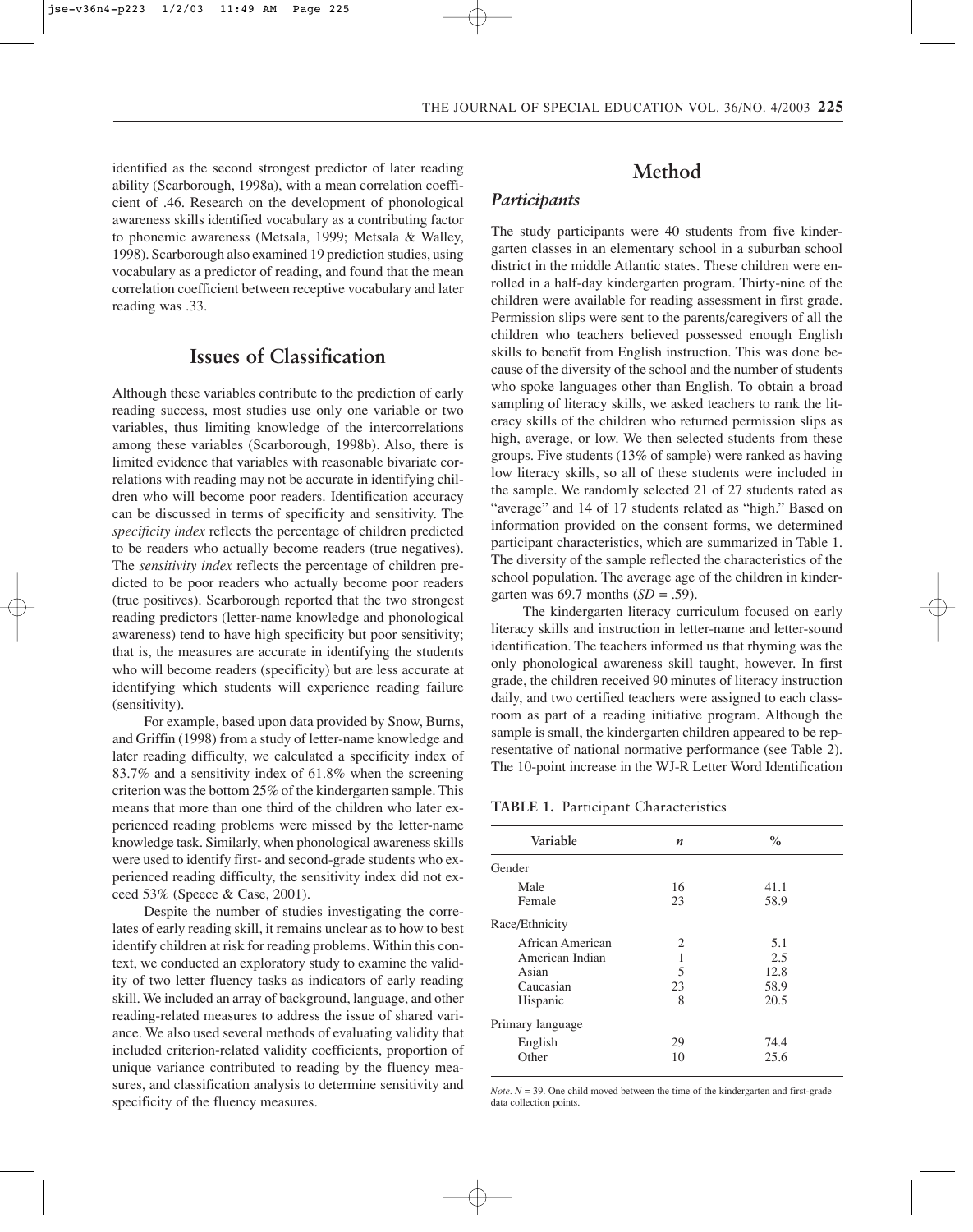| <b>TABLE 2. Descriptive Statistics</b> |
|----------------------------------------|
|                                        |

| Measure                | M      | SD    |  |  |  |  |  |
|------------------------|--------|-------|--|--|--|--|--|
| Kindergarten           |        |       |  |  |  |  |  |
| <b>PPVT-R</b>          | 96.26  | 20.02 |  |  |  |  |  |
| Phonological awareness | 8.59   | 5.69  |  |  |  |  |  |
| Letter-name knowledge  | 9.23   | 1.44  |  |  |  |  |  |
| Letter-sound knowledge | 4.10   | 3.44  |  |  |  |  |  |
| Letter-name fluency    | 34.81  | 15.97 |  |  |  |  |  |
| Nonsense word fluency  | 16.55  | 20.97 |  |  |  |  |  |
| WJ-R                   |        |       |  |  |  |  |  |
| Letter Word ID         | 99.36  | 11.99 |  |  |  |  |  |
| Word Attack            | 96.51  | 12.38 |  |  |  |  |  |
| Grade 1                |        |       |  |  |  |  |  |
| WJ-R                   |        |       |  |  |  |  |  |
| Letter Word ID         | 111.59 | 11.88 |  |  |  |  |  |
| Word Attack            | 104.79 | 13.42 |  |  |  |  |  |
| Nonsense word fluency  | 51.86  | 34.69 |  |  |  |  |  |
| Oral reading fluency   | 38.32  | 25.29 |  |  |  |  |  |

*Note. N* = 39; PPVT-R = *Peabody Picture Vocabulary Test–Revised* (Dunn & Dunn, 1981); WJ-R = *Woodcock-Johnson Psycho-Educational Battery–Revised* (Woodcock & Johnson, 1989). Phonological awareness is the sum of the raw scores for the Blending and Elision subtests of the *Comprehensive Test of Phonological Processing* (Wagner et al., 1999). Letter-name knowledge and letter-sound knowledge were measured by the Letter-Sound Identification task from the *Texas Primary Reading Inventory* (Foorman et al., 1998). PPVT-R and WJ-R scores are reported as standard scores, all analyses were completed using raw scores.

scores from kindergarten to first grade may be due to the intensive reading instruction program.

#### *Measures*

A battery of language, prereading, and reading measures was administered individually in the spring (April and June) of kindergarten, with a smaller set of reading measures administered in the spring (March) of first grade. Unless noted, the measures described were administered only in kindergarten. Raw scores were used in the correlation and regression analyses.

**Receptive Vocabulary.** The *Peabody Picture Vocabulary Test–Revised* (PPVT-R; Dunn & Dunn, 1981) was used to measure receptive vocabulary. Participants are required to point to a picture that represents the stimulus word provided orally by the examiner. The reliability of the PPVT-R ranges from .81 to .89 (Sattler, 1998).

**Phonological Awareness.** The Blending and Elision subtests of the *Comprehensive Test of Phonological Processing* (CTOPP; Wagner, Torgesen, & Rashotte, 1999) assesses children's phonological awareness skills. CTOPP is a normreferenced, standardized assessment. The Blending subtest measures how well a student combines orally presented syllables, onset-rimes, and phonemes. The Elision subtest measures how well a student produces a word, omitting selected phonemes (e.g., "Say *cat.* Now say *cat* without saying /c/").

Coefficient alphas for Elision and Blending (5-year-olds) are .90 and .88, respectively; test–retest reliability for each measure is .88 (Wagner et al., 1999). The raw scores of the Blending and Elision subtests were combined to create a composite score called phonological awareness. This composite was created because these two skills appear to be representing a single latent dimension (Schatschneider, Francis, Foorman, Fletcher, & Mehta, 1999).

**Letter Names and Sounds.** The Letter-Sound Identification measure from the *Texas Primary Reading Inventory* (Foorman et al., 1998) was administered. This instrument measures the student's ability to identify the names and sounds of 10 letters (W, L, E, R, O, U, H, Y, N, I) that represent the 10 most difficult sounds for children to produce at the end of kindergarten based on a large-scale longitudinal study. The children first are asked to identify the names of the 10 letters and then the sounds. Foorman et al. reported a coefficient alpha of .90 and a bivariate correlation of .54 between the kindergarten letter-sounds score and the WJ-R Basic Reading scores at the end of first grade. The number of correct responses for each task was used for analysis.

**Letter Fluency Measures.** A letter-name fluency (LNF) task was administered to measure participants' ability to identify rapidly all 26 letter names. LNF probes consisted of the 26 lowercase letters randomly arranged in four rows of five letters and one row of six letters. The children were given 1 minute to name the letters. LNF was based on the work of Kaminski and Good (1996) and modified to include only lowercase letters. Standardized directions and scoring procedures were used. The children were administered two different probes. Our alternate forms reliability coefficient was .86, which compares favorably with the .93 alternate-forms reliability coefficient obtained by Kaminski and Good (1996). The average number of letters correctly produced in 1 minute across two probes was used in the analysis.

A second fluency measure, nonsense word fluency (NWF; Kaminski & Good, 1998), was administered to measure participants' knowledge of letter sounds. The NWF probes consisted of CVC nonsense words arranged in rows. Children were asked to either identify the individual letter sounds or blend the sounds into nonsense words. One point was awarded for each correct letter sound. For example, if the stimulus was *tav,* the students could receive three points by saying the nonsense word as a single unit /tav/ or by pronouncing each sound /t/ - /a/ - /v/. Standardized directions and scoring procedures were used. Two probes were administered, and the score was the average number of correct letter sounds produced in 1 minute. Our alternate-forms reliability coefficient was .94 for the kindergarten children. Good, Simmons, and Smith (1998) reported an alternate-forms reliability coefficient of .83 for first-grade children. The predictive validity coefficient for the NWF in January of first grade for the total reading cluster score of the WJ-R in May of first grade was .66 (*Nonsense Word Fluency,* paragraph 3).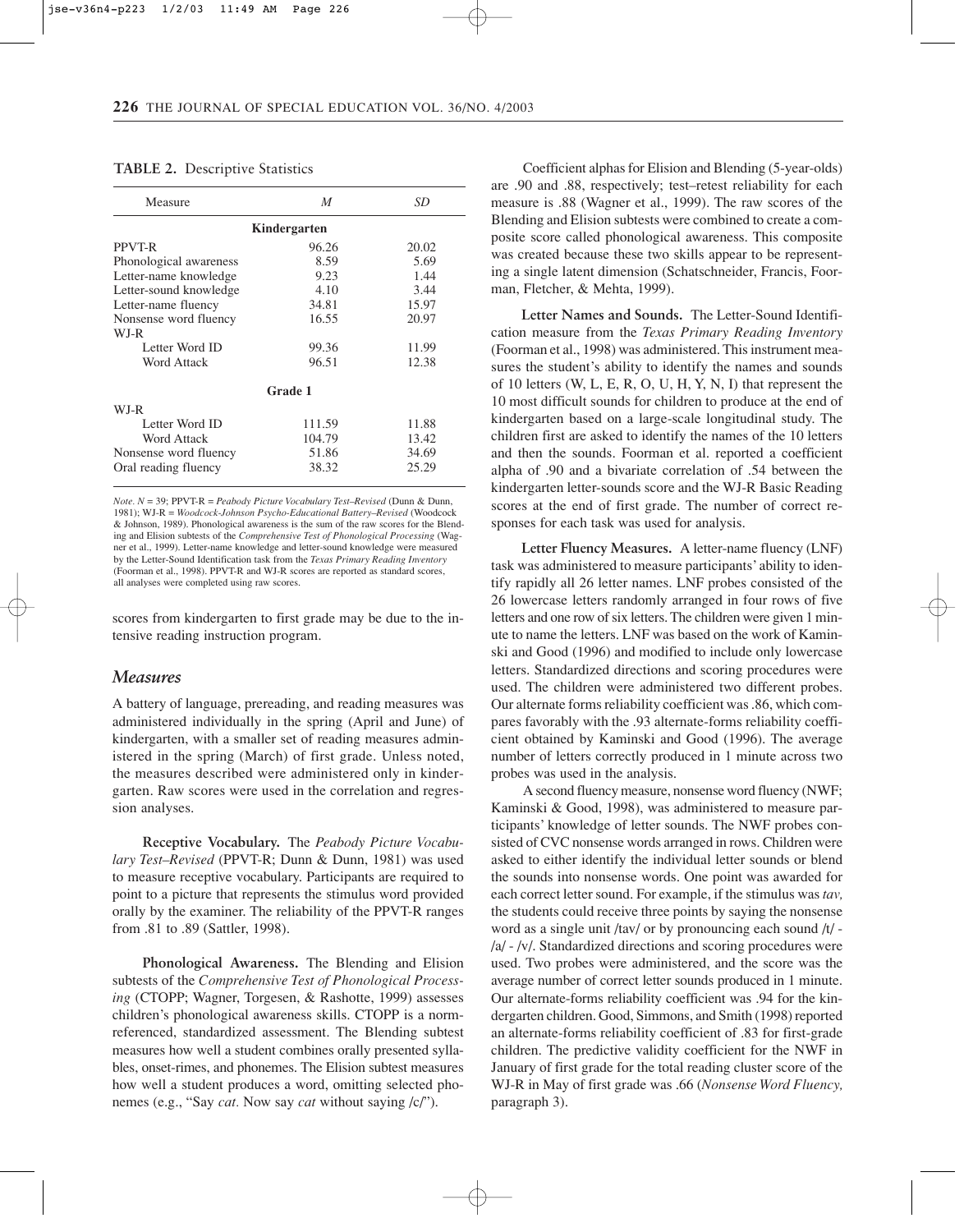**Norm-Referenced Reading.** Two reading achievement subtests from the WJ-R—Letter Word Identification and Word Attack—were administered to all participants in both kindergarten and first grade. The WJ-R is a standardized, normreferenced, individually administered assessment. Letter Word Identification involves matching photographic representations with pictures of objects and identifying letters and words in isolation. Word Attack requires students to pronounce nonsense words using phonic and structural analysis skills. The WJ-R has adequate reliability (.80–.88) and validity for kindergarten and first-grade children (Woodcock & Johnson). Because there was a floor effect for Word Attack raw scores in kindergarten, these scores were not analyzed.

**Oral Reading Fluency.** Oral reading fluency (ORF) is a curriculum-based measure that assesses the participant's reading speed and accuracy when using connected text. The measure is standardized and demonstrates strong psychometric properties (Deno, 1985). The ORF probes were developed from the school district's literature-based curriculum and retyped on white paper for presentation to students. Readabilities for the passages ranged from 1.5 to 2.2 (Speece & Case, 2001). Our alternate-forms reliability  $(r = .91)$  was consistent with that of a larger sample used by Speece and Case. From 15 probes, 2 were randomly selected and consecutively administered in first grade. Students were asked to read for 1 minute. The average number of words read correctly in that minute was the measure of interest.

### *Procedures*

Kindergarten data collection was conducted in April and May in four sessions. In the first session, all participants were given the PPVT-R and the phonological awareness tests. Two to three days later, during the second session, the participants were given the Letter-Sound Knowledge (names and sounds) measure and one LNF and one NWF probe. The third session included the second administration of LNF and NWF probes. In the fourth session, in late May and early June, the WJ-R Letter Word Identification and WJ-R Word Attack subtests were administered. First-grade data were collected in March the following year and included information from the WJ-R Letter Word Identification, WJ-R Word Attack, ORF, and NWF. Graduate research assistants conducted the testing in the school. Interrater reliability was established after training but before data collection for all fluency measures. The criterion was agreement within one raw-score point on four out of five trials with a standard protocol.

## **Results**

## *Validity Coefficients*

The descriptive statistics for each measure are contained in Table 2. Concurrent (kindergarten) and predictive (first-grade) validity coefficients were calculated for LNF and NWF, with reading measures administered in kindergarten and first grade. The concurrent validity coefficients for the WJ-R Letter Word Identification were .77 for LNF and .91 for NWF. The predictive validity coefficients for LNF with first-grade reading were .55 for the WJ-R Letter Word Identification, .44 for the WJ-R Word Attack, and .69 for ORF. The predictive validity coefficients for NWF were .59 for the WJ-R Letter Word Identification, .59 for the WJ-R Word Attack, and .71 for ORF. Table 3 presents the correlation matrix for all of the measures.

|  |  |  | <b>TABLE 3.</b> Correlation Matrix for Predictor and Criterion Variables |  |  |
|--|--|--|--------------------------------------------------------------------------|--|--|
|--|--|--|--------------------------------------------------------------------------|--|--|

|                                     | 1        | 2        | 3        | 4       | 5        | 6        | 7        | 8        | 9        | 10      | 11       |
|-------------------------------------|----------|----------|----------|---------|----------|----------|----------|----------|----------|---------|----------|
|                                     |          |          |          |         |          |          |          |          |          |         |          |
| Age                                 |          |          |          |         |          |          |          |          |          |         |          |
| PPVT-R                              | $.55***$ |          |          |         |          |          |          |          |          |         |          |
| Phonological awareness <sup>a</sup> | .27      | $.61***$ |          |         |          |          |          |          |          |         |          |
| Letter-name knowledgeb              | .29      | .48***   | .16      |         |          |          |          |          |          |         |          |
| Letter-sound knowledgeb             | .20      | .48***   | $.74***$ | .27     |          |          |          |          |          |         |          |
| LNF(K)                              | .29      | $.44***$ | $.54***$ | $.50**$ | $.57***$ |          |          |          |          |         |          |
| NWF(K)                              | .14      | $.36**$  | $.65***$ | $.27**$ | $.52***$ | $.76***$ |          |          |          |         |          |
| WJ-R Letter Word ID $(K)$           | .16      | $.41**$  | $.68***$ | $.37**$ | $.55***$ | $.77***$ | $.91***$ |          |          |         |          |
| WJ-R Letter Word ID $(1)$           | .27      | $.53**$  | $.73***$ | .28     | $.61***$ | $.55***$ | $50***$  | $69***$  |          |         |          |
| WJ-R Word Attack (1)                | $.33**$  | $.51***$ | $.73***$ | .22     | $.54***$ | .44***   | $.59***$ | $.61***$ | $83***$  |         |          |
| NWF(1)                              | .19      | $.51***$ | $.65***$ | .29     | $.50***$ | $.62***$ | $.77***$ | $.74***$ | $.71***$ | $75***$ |          |
| Oral reading fluency                | .11      | $.36**$  | $.62***$ | $.39**$ | $.62***$ | $.69***$ | $.71***$ | $.75***$ | $.78***$ | $75***$ | $.74***$ |

*Note. N* = 39; PPVT–R = *Peabody Picture Vocabulary Test–Revised* (Dunn & Dunn, 1981); LNF = letter-name fluency; NWF = nonsense word fluency; WJ-R = *Woodcock-Johnson* Psycho-Educational Battery-Revised (Woodcock & Johnson, 1989); Letter Word Identification and Word Attack are raw scores, (K) and (1) refer to the grade of administration.<br><sup>a</sup>Measured by the Blending and Elision subtests o (Foorman et al., 1998).

\*\**p* < .05. \*\*\**p* < .01.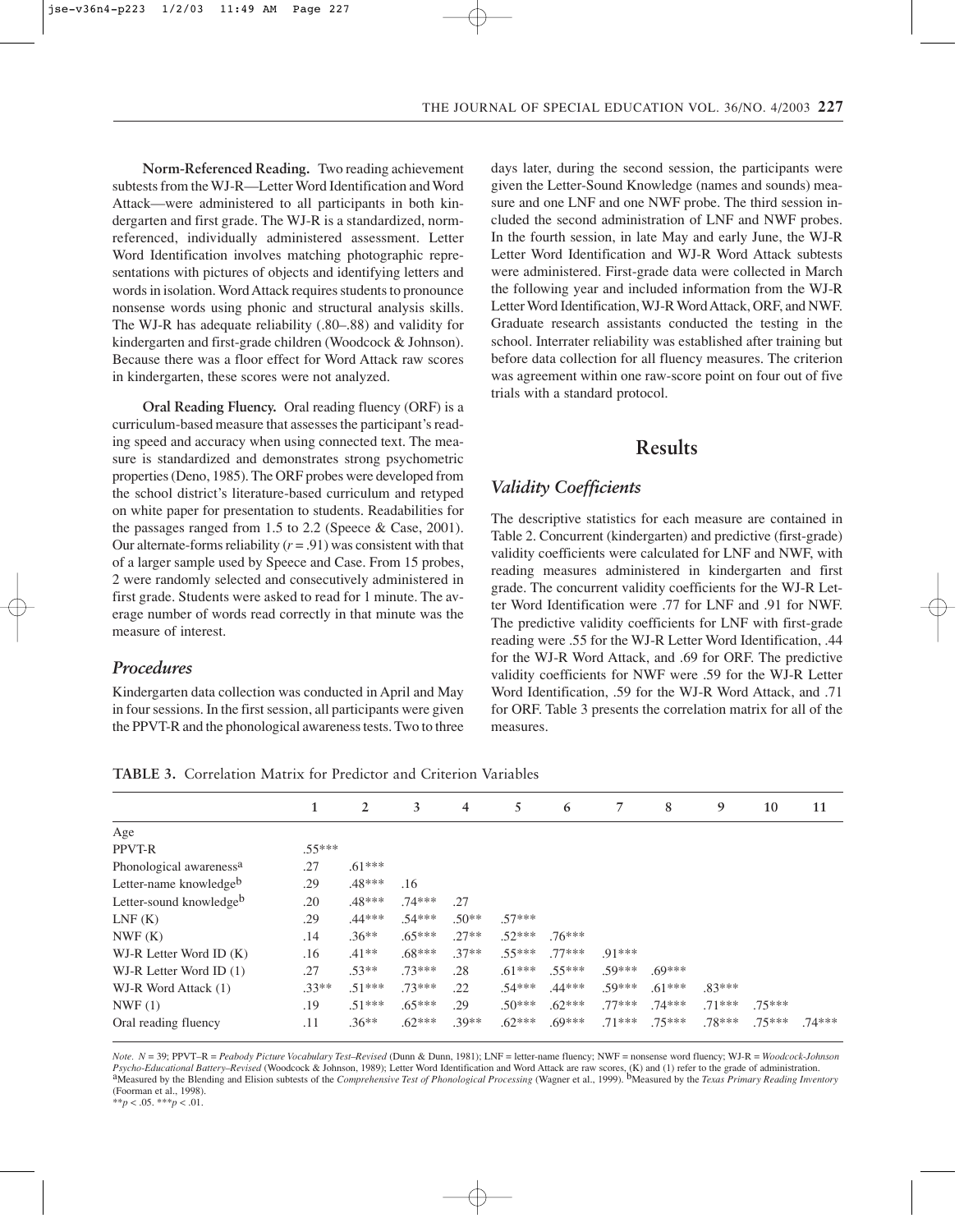#### *Prediction of Reading*

For both concurrent and predictive analyses of reading, we used a predictive approach to regression described by Pedhazur (1997). This approach is appropriate for practical applications when the goal is to understand the optimal set of predictors. In this case, stepwise methods are allowable because causal inferences are not the goal. We used the blockwise forward entry procedure (Pedhazur) in which all kindergarten nonfluency variables were entered as a block, with only the significant variables retained for further analysis. The following predictors were entered simultaneously in a single block: age, primary language, PPVT-R, phonological awareness, lettername knowledge, and letter-sound knowledge. The fluency variables were then added to the model to determine what additional variance, if any, the fluency measures contributed. Each regression was examined for outliers (standardized residuals > 3.0). Two outliers were identified for the WJ-R Word Attack and were deleted from that model. Standardized betas were interpreted if  $p < .10$  because of the small sample size and corresponding low statistical power.

**Kindergarten Reading.** To determine which kindergarten measures could be used to predict reading achievement, kindergarten WJ-R Letter Word Identification raw scores were entered as the criterion variable in the regression analysis. A summary of the results is in Table 4. Phonological awareness and letter-name knowledge contributed significantly to the prediction, accounting for 50% of the variance in kindergarten reading  $(R^2 = .526;$  adjusted  $R^2 = .500$ ). To determine how much additional variance could be accounted for by the flu-

**TABLE 4.** Kindergarten Regression Results Predicting Letter Word Identification

| Predictor variable     | Model 1<br>Std. Beta | Model 2<br>Std. Beta |
|------------------------|----------------------|----------------------|
| Block 1                |                      |                      |
| Age                    | $-.103$              |                      |
| Primary language       | .150                 |                      |
| Phonological awareness | $.635**$             | .139                 |
| PPVT-R                 | $-.221$              |                      |
| Letter-name knowledge  | $.262**$             | .096                 |
| Letter-sound knowledge | .104                 |                      |
| Block 2                |                      |                      |
| Letter-name fluency    |                      | .100                 |
| Nonsense word fluency  |                      | $.720**$             |
| Full model $R^2$       | .526                 | .864                 |
| Adjusted $R^2$         | .500                 | .848                 |
|                        |                      |                      |

*Note.* PPVT-R = *Peabody Picture Vocabulary Test–Revised* (Dunn & Dunn, 1981). Phonological awareness is the sum of the raw scores for the Blending and Elision subtests of the *Comprehensive Test of Phonological Processing* (Wagner et al., 1999). Letter-name knowledge and letter-sound knowledge were measured by the Letter-Sound Identification task from the *Texas Primary Reading Inventory* (Foorman et al., 1998). A dash (—) indicates the variable was not entered in the model. \**p* < .10. \*\**p* < .05.

ency variables, the significant predictors (phonological awareness and letter-name knowledge) were entered as a block into a second multiple regression analysis. Fluency measures then were entered individually in blocks. For the first analysis, LNF was entered first, followed by NWF; in the second analysis the order was reversed. The two fluency measures together explained an additional 34% of the reading variance,  $F(2, 34) =$ 42.15,  $p < .001$ ; adjusted  $R^2 = .849$ . When LNF was entered first, the additional amount of variance was  $16.5\%, F(1, 35) =$ 18.6,  $p < .001$ , with NWF contributing an additional 17.3%,  $F(1, 35) = 43.2, p < .001$ . In the reverse order, NWF contributed 34.9%,  $F(1, 35) = 83.2, p < .001$ , with LNF contributing no significant additional variance,  $F(1, 34) = .82$ , *ns.* Phonological awareness and letter-name knowledge were no longer significant when the fluency measures were in the model.

**First-Grade Reading.** To predict first-grade reading, four multiple regression analyses were conducted using the following criterion variables: the first-grade WJ-R Letter Word Identification, the first-grade WJ-R Word Attack, the ORF, and the first-grade NWF. The analyses followed the same procedure as the prediction of kindergarten reading: identifying the nonfluency variables that significantly predicted first-grade reading, entering them as a block in a second hierarchical multiple regression, and then adding the fluency variables in subsequent blocks to determine if they contributed to the variance. The results are summarized in Table 5.

WJ-R Letter Word Identification was predicted only by phonological awareness ( $R^2 = .529$ , adjusted  $R^2 = .516$ ). The addition of the fluency measures contributed 1.4% additional variance,  $F(2, 35) = 1.56$ , *ns*;  $R^2 = 0.567$ , adjusted  $R^2 = 0.530$ . When LNF was entered first, the additional amount of variance was  $2.6\%, F(1, 35) = 3.08$ , *ns*, with NWF contributing no additional variance,  $F(1, 34) = .119$ , *ns*. In the reverse order, NWF contributed  $1.1\%, F(1, 35) = 1.87$ , *ns*, with LNF contributing an additional  $.3\%$ ,  $F(1, 34) = 1.2$ , *ns*.

WJ-R Word Attack was predicted by phonological awareness ( $R^2$  = .751, adjusted  $R^2$  = .701). The addition of the fluency measures contributed 5.8% additional variance in the  $R^2$ :  $F(2, 33) = 4.34$ ,  $p < .03$ ;  $R^2 = .780$ , adjusted  $R^2 = .760$ . When LNF was entered first, it contributed 2.4% variance,  $F(1, 34) = 3.23$ ,  $p < .081$ , with NWF contributing an additional 3.4% variance,  $F(1, 33) = 5.07$ ,  $p < .031$ . In the reverse order, NWF contributed 5.8% of the variance,  $F(1, 34) = 8.94$ ,  $p < .005$ , and LNF contributed no additional variance,  $F(1, 33)$ = .006, *ns*.

Oral reading fluency was predicted by phonological awareness and letter-name knowledge, with an *R*2 of .472 (adjusted  $R^2 = .442$ ). The addition of the fluency measures contributed an additional 12.2% variance,  $F(2, 34) = 6.01$ ,  $p <$ .006;  $R^2$  = .610, adjusted  $R^2$  = .564. When LNF was entered first, the additional amount of variance was  $9.2\%, F(1, 35) =$ 8.04,  $p < 0.008$ , with NWF contributing an additional  $3\%, F(1, 1)$  $34$ ) = 3.43,  $p < .08$ . In the reverse order, NWF contributed 11.8%,  $F(1, 35) = 10.7$ ,  $p < .002$ , with LNF contributing an additional .4%, *F*(1, 34) = 1.28, *ns.*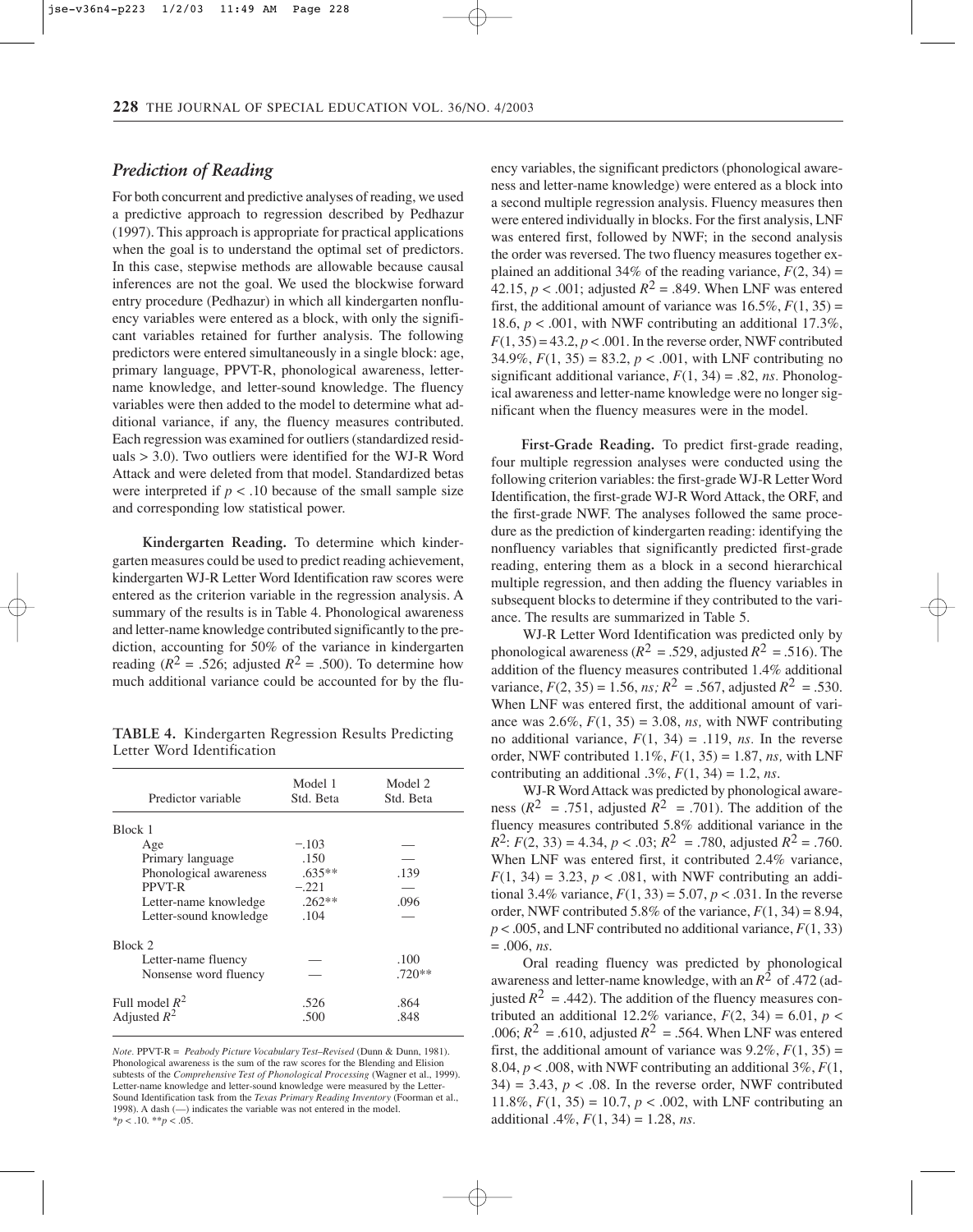| Predictor variable     | Model 1<br>Std. Beta              | Model 2<br>Std. Beta |
|------------------------|-----------------------------------|----------------------|
|                        | Letter Word Identification (WJ-R) |                      |
| Block 1                |                                   |                      |
| Age                    | .086                              |                      |
| Primary language       | .087                              |                      |
| Phonological awareness | .727**                            | $.582**$             |
| PPVT-R                 | .144                              |                      |
| Letter-name knowledge  | .163                              |                      |
| Letter-sound knowledge | .160                              |                      |
| Block 2                |                                   |                      |
| Letter-name fluency    |                                   | .191                 |
| Nonsense word fluency  |                                   | .066                 |
| Full model $R^2$       |                                   |                      |
|                        | .529                              | .567                 |
| Adjusted $R^2$         | .567                              | .530                 |
|                        | Word Attack <sup>a</sup> (WJ-R)   |                      |
| Block 1                |                                   |                      |
| Age                    | .112                              |                      |
| Primary language       | .112                              |                      |
| Phonological awareness | .775**                            | $.625**$             |
| PPVT-R                 | .050                              |                      |
| Letter-name knowledge  | .005                              |                      |
| Letter-sound knowledge | .091                              |                      |
| Block 2                |                                   |                      |
| Letter-name fluency    |                                   | .010                 |
| Nonsense word fluency  |                                   | $.322**$             |
|                        |                                   |                      |
| Full model $R^2$       | .751                              | .780                 |
| Adjusted $R^2$         | .701                              | .760                 |
|                        | <b>Oral Reading Fluency</b>       |                      |
| Block 1                |                                   |                      |
| Age                    | $-.147$                           |                      |
| Primary language       | .100                              |                      |
| Phonological awareness | .574**                            | $.260*$              |
| PPVT-R                 | $-.270$                           | $\equiv$             |
| Letter-name knowledge  | $.295**$                          | .146                 |
| Letter-sound knowledge | .265                              |                      |
| Block 2                |                                   |                      |
| Letter-name fluency    |                                   | .213                 |
| Nonsense word fluency  |                                   | $.344*$              |
|                        |                                   |                      |
| Full model $R^2$       | .472                              | .610                 |
| Adjusted $R^2$         | .442                              | .564                 |
|                        | <b>Nonsense Word Fluency</b>      |                      |
| Block 1                |                                   |                      |
| Age                    | .012                              |                      |
| Primary language       | $-.063$                           |                      |
| Phonological awareness | $.654**$                          | .257*                |
| PPVT-R                 | .176                              |                      |
| Letter-name knowledge  | .187                              |                      |
| Letter-sound knowledge | .043                              |                      |
| Block 2                |                                   |                      |
|                        |                                   |                      |
| Letter-name fluency    |                                   | .040                 |
| Nonsense word fluency  |                                   | $.575**$             |
| Full model $R^2$       | .427                              | .637                 |
| Adjusted $R^2$         | .412                              | .606                 |

**TABLE 5.** First-Grade Regression Predicting Several

*Note.* PPVT-R = *Peabody Picture Vocabulary Test–Revised* (Dunn & Dunn, 1981); WJ-R = *Woodcock-Johnson Psycho-Educational Battery–Revised* (Woodcock & Johnson, 1989). Phonological awareness is the sum of the raw scores for Blending and Elision subtests of the *Comprehensive Test of Phonological Processing* (Wagner et al., 1999). Letter-name knowledge and letter-sound knowledge were measured by the Letter-Sound Identification task from the *Texas Primary Reading Inventory* (Foorman et al., 1998). A dash (—) indicates the variable was not entered in the model.  $a_N$  = 37 because two outliers were deleted from the analysis. \**p* < .10. \*\**p* < .05.

First-grade NWF was predicted by phonological awareness  $(R^2 = .427,$  adjusted  $R^2 = .412$ ). The addition of the fluency measures contributed an additional 18.4% to the variance in first-grade NWF,  $F(2, 35) = 10.13$ ,  $p < .0001$ . When LNF was entered first, the additional amount of variance was 8.6%, *F*(1,  $35$ ) = 7.3,  $p < .01$ , with NWF contributing an additional 10.8%,  $F(1, 34) = 10.86$ ,  $p < .002$ . In the reverse order, NWF contributed 20.4%,  $F(1, 35) = 20.7$ ,  $p < .0001$ , with LNF contributing an additional  $1\%$ ,  $F(1, 34) = .065$ , *ns.* 

#### *Classification Analysis*

We were interested in whether the kindergarten measures could accurately identify poor readers in first grade. Classification analysis as described by Lichtenstein and Ireton (1984) was used to determine sensitivity and specificity indices. Kindergarten children were classified as at risk if they performed in the lowest 25% of the sample for the non–norm-referenced measures (phonological awareness, letter-sound knowledge, letter-name knowledge, LNF, NWF) or at or below the 25th percentile on the norm-referenced measures (standard score≤ 90 on the PPVT-R, WJ-R Letter Word Identification, WJ-R Word Attack). Poor reader status in first grade was determined in two ways: at or below the 25th percentile on the ORF, based on local norms ( $N = 225$ ; Speece, Case, & Molloy, 2001), and at or below the 25th percentile on the WJ-R Word Attack (no students scored below the 25th percentile on the WJ-R Letter Word Identification in first grade). Norms were not available to use NWF as a criterion. In first grade, seven students performed at or below the 25th percentile on ORF, and six students performed at or below the 25th percentile on the WJ-R Word Attack. Cut-points for each measure that did not have national norms are listed in Table 6.

Students who were at or below criterion on the kindergarten measure and also were at or below criterion on the firstgrade measures were classified as true positives. Students who were above the criterion on both the kindergarten and firstgrade measures were classified as true negatives. False positives were students who met the kindergarten criterion but

**TABLE 6.** Criterion Cut-Points

| Measure                | Cut-point          |
|------------------------|--------------------|
|                        | Kindergarten       |
| Phonological awareness | $\leq 4$           |
| Letter-name knowledge  | $\leq 9$           |
| Letter-sound knowledge | $\leq$ 1           |
| Letter-name fluency    | $\leq$ 21          |
| Nonsense word fluency  | $\leq 5$           |
|                        | <b>First Grade</b> |
| Oral reading fluency   | < 16               |

*Note.* Phonological awareness is the sum of the raw scores for Blending and Elision subtests of the *Comprehensive Test of Phonological Processing* (Wagner et al., 1999). Lettername knowledge and letter-sound knowledge were measured by the Letter-Sound Identification task from the *Texas Primary Reading Inventory* (Foorman et al., 1998).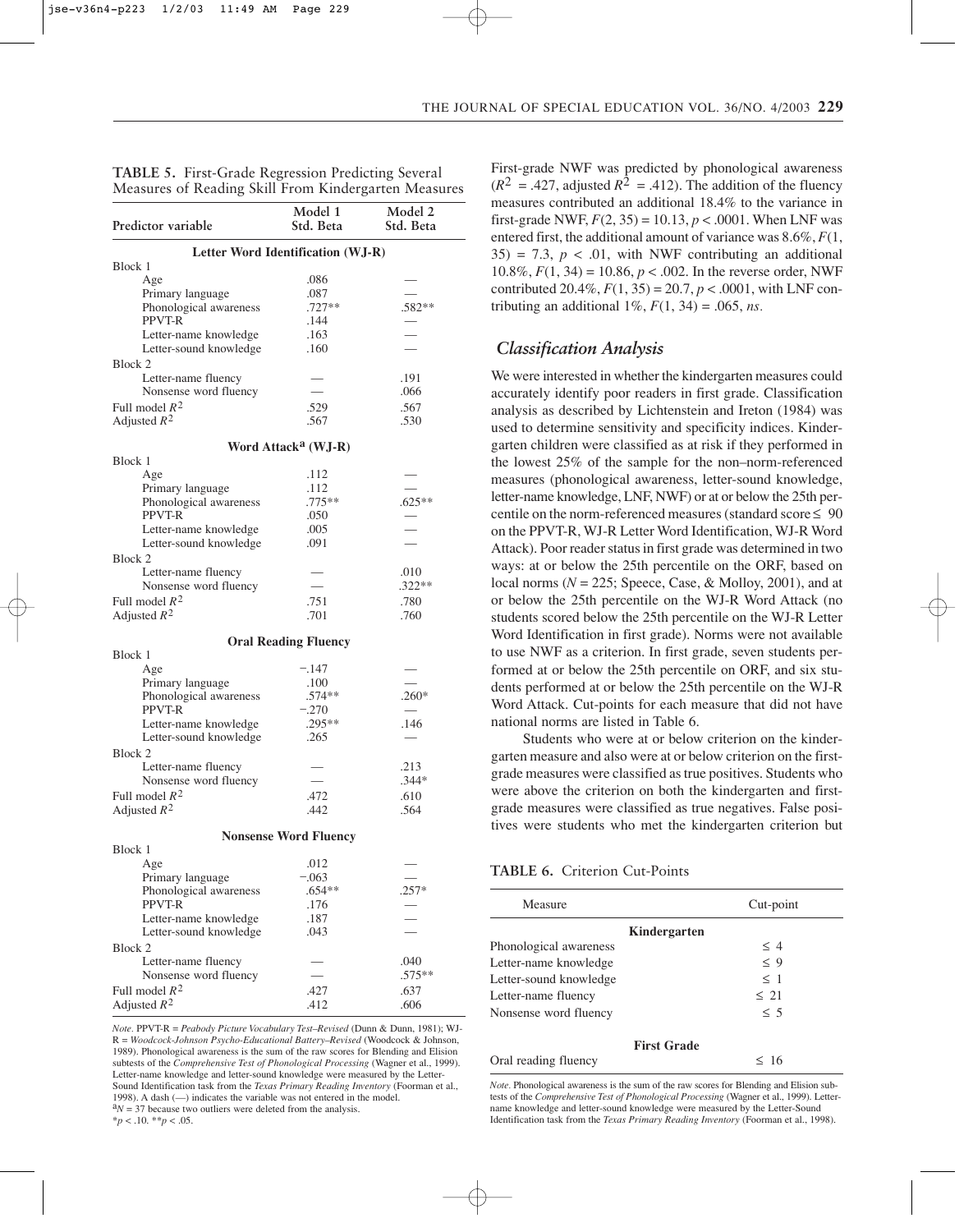were not identified on first-grade measures as poor readers, whereas false negatives were students who did not meet the kindergarten criterion but were poor readers in first grade. The classifications were entered into a prediction-performance matrix, and sensitivity and specificity were calculated (Lichtenstein & Ireton, 1984; Mercer, Algozzine, & Trifiletti, 1988).

Sensitivity, the ability of the kindergarten measure to identify first-grade *poor* readers, was calculated by dividing the number of true positives by the sum of the true positives and false negatives. Specificity, the ability of the kindergarten measure to identify students who were first-grade *good* readers, was calculated by dividing the number of true negatives by the sum of the true negatives and false positives. The results are presented in Table 7.

None of the kindergarten measures was particularly sensitive in identifying poor readers defined by the first-grade WJ-R Word Attack. The best measures were phonological awareness and PPVT-R, with sensitivity indices of 66.7%. This means that kindergarten phonological awareness and PPVT-R would fail to identify one third of the first-grade children who were poor readers. Phonological awareness was also the most specific measure for the WJ-R Word Attack, correctly identifying 81.8% of the children who were not poor readers. The sensitivity indices were better for poor readers defined by the firstgrade ORF. Both LNF and NWF identified 85.7% of the poor readers in first grade, missing approximately 14% of the poor readers. The WJ-R Letter Word Identification was the most specific, correctly identifying 90.6% of the first-grade children who did not exhibit reading problems as defined by ORF.

## **Discussion**

The purpose of this study was to assess the validity of the LNF and NWF measures by evaluating the concurrent and predic-

tive validity coefficients, determining the contribution of letter fluency measures to the prediction of reading achievement, and determining the classification accuracy of the fluency measures in identifying which students in kindergarten would have difficulty learning to read in first grade. Although the results are limited by the small sample size and require replication, the evidence is supportive of the validity of the fluency measures.

Evidence of validity of a measure is generally provided through examination of content, criterion-related validity, and construct validity. Examination of the items of a measure, the correlation between the measure and other validated measures, and of the underlying theoretical construct generally are undertaken in order to determine if a measure is "valid."

The concept of validity has expanded beyond the traditional correlation coefficient between a criterion and the new measure. Messick (1989) defined validity as not only the degree with which the measure assesses the construct but also "the adequacy and appropriateness of the inferences and actions" taken on the basis of the scores (p. 13). Validity thus includes social consequences and relevance/utility in addition to more traditional concepts. Furthermore, Messick included reliability, content, and criterion validity as part of construct validity. This expanded view of validity was used to evaluate the two fluency measures.

Our examination of construct validity of the letter fluency measures included evidence of the criterion-related validity and reliability of the fluency measures. The technical characteristics of the measures were good to strong, with high alternate-form reliability and reasonable concurrent and predictive validity coefficients for both NWF and LNF. The predictive validity coefficients between kindergarten fluency measures and the first-grade ORF (LNF *r* = .69, NWF *r* = .77) and between kindergarten fluency measures and the WJ-R Letter Word Identification (LNF *r* = .55, NWF *r* = .59) are considered moderate to strong (Salvia & Ysseldyke, 2001).

|                                   |                    | Oral reading fluency <sup>a</sup> | WJ-R Word Attackb  |                       |  |
|-----------------------------------|--------------------|-----------------------------------|--------------------|-----------------------|--|
| Kindergarten measure              | Sensitivity<br>(%) | Specificity<br>(%)                | Sensitivity<br>(%) | Specificity<br>$($ %) |  |
| Phonological awareness            | 42.9               | 78.1                              | 66.7               | 81.8                  |  |
| PPVT-R                            | 71.4               | 75.0                              | 66.7               | 72.7                  |  |
| Letter-name knowledge             | 57.1               | 71.9                              | 33.3               | 66.7                  |  |
| Letter-sound knowledge            | 57.1               | 68.8                              | 33.3               | 63.6                  |  |
| Letter-name fluency               | 85.7               | 87.5                              | 50.0               | 78.8                  |  |
| Nonsense word fluency             | 85.7               | 81.3                              | 50.0               | 72.7                  |  |
| W.J.-R Letter Word Identification | 57.1               | 90.6                              | 33.3               | 84.8                  |  |
| W.J-R Word Attack                 | 42.9               | 65.6                              | 33.3               | 63.6                  |  |

#### **TABLE 7.** Classification Analysis

*Note.* Kindergarten criterion was lowest 25% of students, corrected for ties. PPVT-R = *Peabody Picture Vocabulary Test–Revised* (Dunn & Dunn, 1981); WJ-R = *Woodcock-Johnson Psycho-Educational Battery–Revised* (Woodcock & Johnson, 1989). Phonological awareness is the sum of the raw scores for Blending and Elision subtests of the *Comprehensive Test of Phonological Processing* (Wagner et al., 1999). Lettername knowledge and letter-sound knowledge were measured by the Letter-Sound Identification task from the *Texas Primary Reading Inventory* (Foorman et al., 1998).

a<br>The criterion for poor reading in first grade in oral reading fluency was a score below the 25th percentile based on a weighted normative<br>sample; seven students were identified. <sup>D</sup>The criterion for poor reading in first centile based on published norms; six students were identified.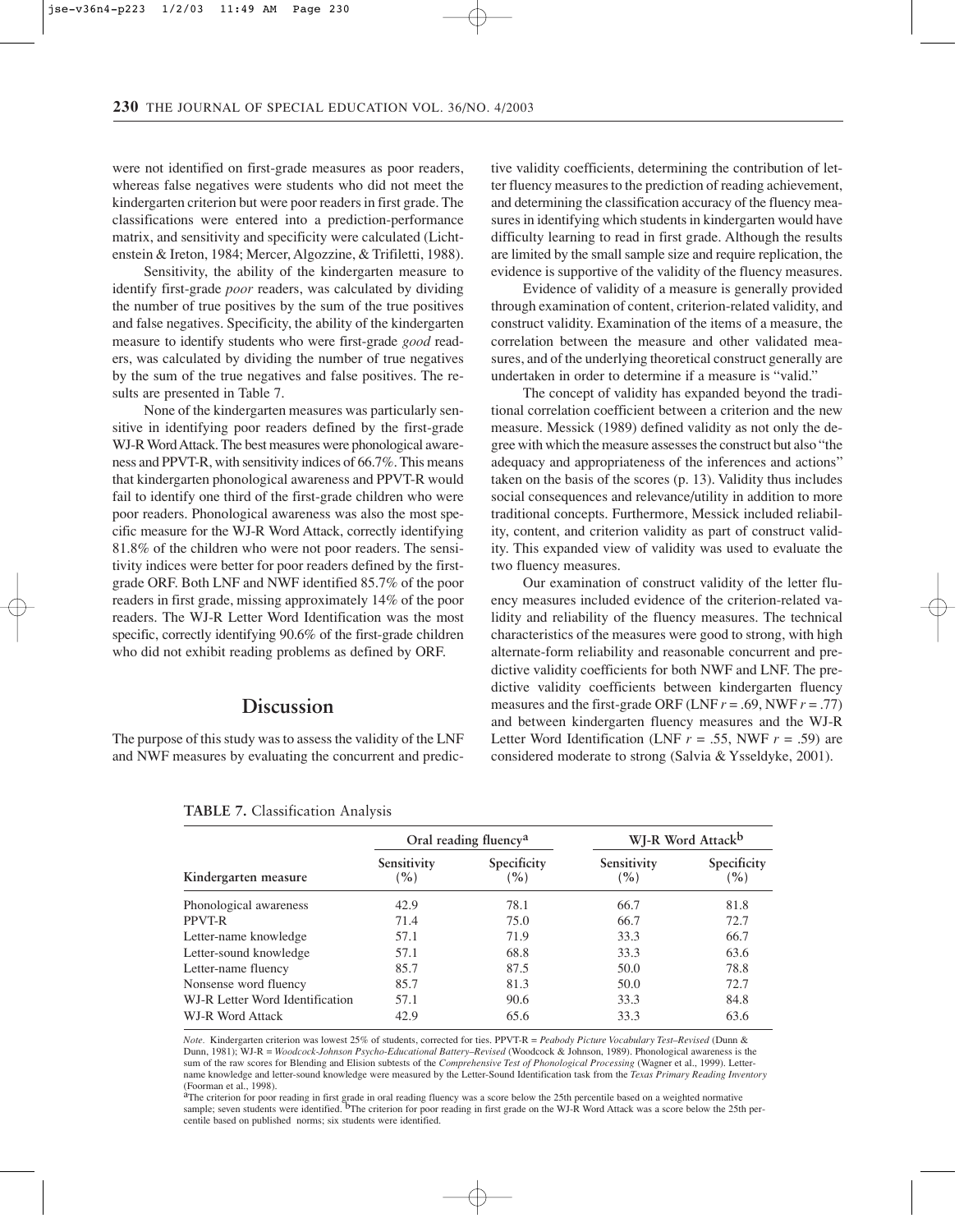The construct validity of the measures is also demonstrated in the regression analyses, although not for every reading measure. Together, the two fluency measures contributed from 1.4% to 34% unique variance across the reading measures. NWF measured in kindergarten was the only significant predictor of *kindergarten* WJ-R Letter Word Identification. Furthermore, NWF contributed significant unique variance to the prediction of first-grade WJ-R Word Attack, ORF, and NWF. Kindergarten NWF did not contribute unique variance to the prediction of first-grade WJ-R Letter Word Identification, and LNF did not contribute unique variance to any regression model. Although LNF demonstrated reasonable criterion-related validity, the construct validity for NWF is stronger, given the additional evidence provided by the regression analyses.

Another aspect of validity, social consequences, was addressed through the classification analysis. Social consequential validity refers to the appropriateness of the actions that are taken based on the results of the measures. Messick (1989) suggested that novel measures be compared with competing measures to determine both the intended and unintended consequences. In the present study we examined whether the measures could accurately identify poor readers in first grade, an important consequence. Several common predictors of reading that have been used to identify students as at risk for later reading problems were not as accurate as the fluency measures. The sensitivity of phonological awareness was 42.9% and 66.7% for ORF and the WJ-R Word Attack, respectively, missing one half and one third of the students who later demonstrated reading problems. This poor sensitivity parallels findings in other studies of the classification accuracy of phonological awareness (Scarborough, 1998a; Speece & Case, 2001). Apparently, many students who demonstrate weak phonological awareness skills in kindergarten develop them as they learn more about reading through instruction and exposure. Overreliance on phonological awareness for identifying students with reading difficulties could lead to an unacceptable number of false positive cases and thus overidentification of students. In addition, measures of letter-name knowledge and letter-sound knowledge were not sensitive in identifying students who were performing poorly on either first-grade reading criteria, with sensitivity of 57.1%. The analysis of the letter-name knowledge measure was limited by a ceiling effect (see Table 2).

Recommendations for early identification testing often include the use of commercially available, nationally normed measures of reading and phonological awareness (Felton & Pepper, 1995). In our sample, these measures identified only 33% of the poor readers, making them less sensitive than the fluency measures. A related point is that in first grade, none of the students in our sample received a standard score below 90 on the WJ-R Letter Word Identification. However, on ORF, 10 students read less than 20 words per minute, with 4 children reading less than 10 words per minute. These 4 students would not be considered "readers" by most professionals, but they would not be identified as students at risk based on performance on the WJ-R Letter Word Identification subtest. Although other published measures might be more sensitive, the WJ-R is the educational assessment used in research and practice in many areas of the country, including in the local school system in which the study was conducted, to determine eligibility for special education services. Reliance on this type of measure to identify students in need of intervention may result in children not receiving appropriate services early in their school careers. Further investigation with a larger sample may provide additional support for the use of these fluency measures over published, nationally normed measures. In any event, the 87.5% sensitivity of both kindergarten fluency measures is a promising finding and supports the validity of the measures.

Interestingly, none of the kindergarten measures identified one child who was classified as a poor reader on both ORF and the WJ-R Word Attack; thus, no combination of kindergarten measures would have identified this child. Although sensitivity indices of 100% may be unrealistic, it is likely that other initial status variables could improve sensitivity.

Two possible negative and unintended consequences of early identification assessment are the potential labeling of students in the absence of appropriate intervention and the teaching of skills that would improve performance only on the measure (e.g., teaching students to say the names of letters quickly) rather than teaching a balanced early literacy program that addresses the broad range of prerequisite skills (Kaminski & Good, 1998). Fluency measures are designed to be indicators of difficulty, not blueprints for instruction. Misinterpretation of the differences between assessment and instruction could result in wasted instructional time. Related to the labeling issue is the false positive rate, the number of children identified in kindergarten who were not poor readers in first grade. With respect to poor reading defined by ORF, NWF and LNF were clearly the most sensitive kindergarten measures but demonstrated false positive rates of 50% and 40%, respectively. This means that children who do not need intervention may be targeted for it. Administrators may be more concerned with false negative rates (Scarborough, 1998a), but the additional cost of intervention associated with false positive cases may be viewed as a negative consequence.

A third aspect of the validity framework is the relevance and utility of the measures (Messick, 1989). Relevance refers to the degree of the relationship between the measure and the purpose of the assessment. LNF and NWF are directly related to the reading process as evidenced by the validity coefficients and regression results. The utility of the measures, usually evaluated by cost-effectiveness, may also be better than the utilities of many published measures. The two fluency measures take less than 5 minutes to administer and score, but they provide similar information to that provided by the WJ-R Letter Word Identification subtest, as evidenced by the .91 concurrent validity coefficient between the kindergarten WJ-R Letter Word Identification raw score and NWF. Alternate forms of the fluency measures are available for repeated use, and the cost to develop and duplicate the protocols is minimal.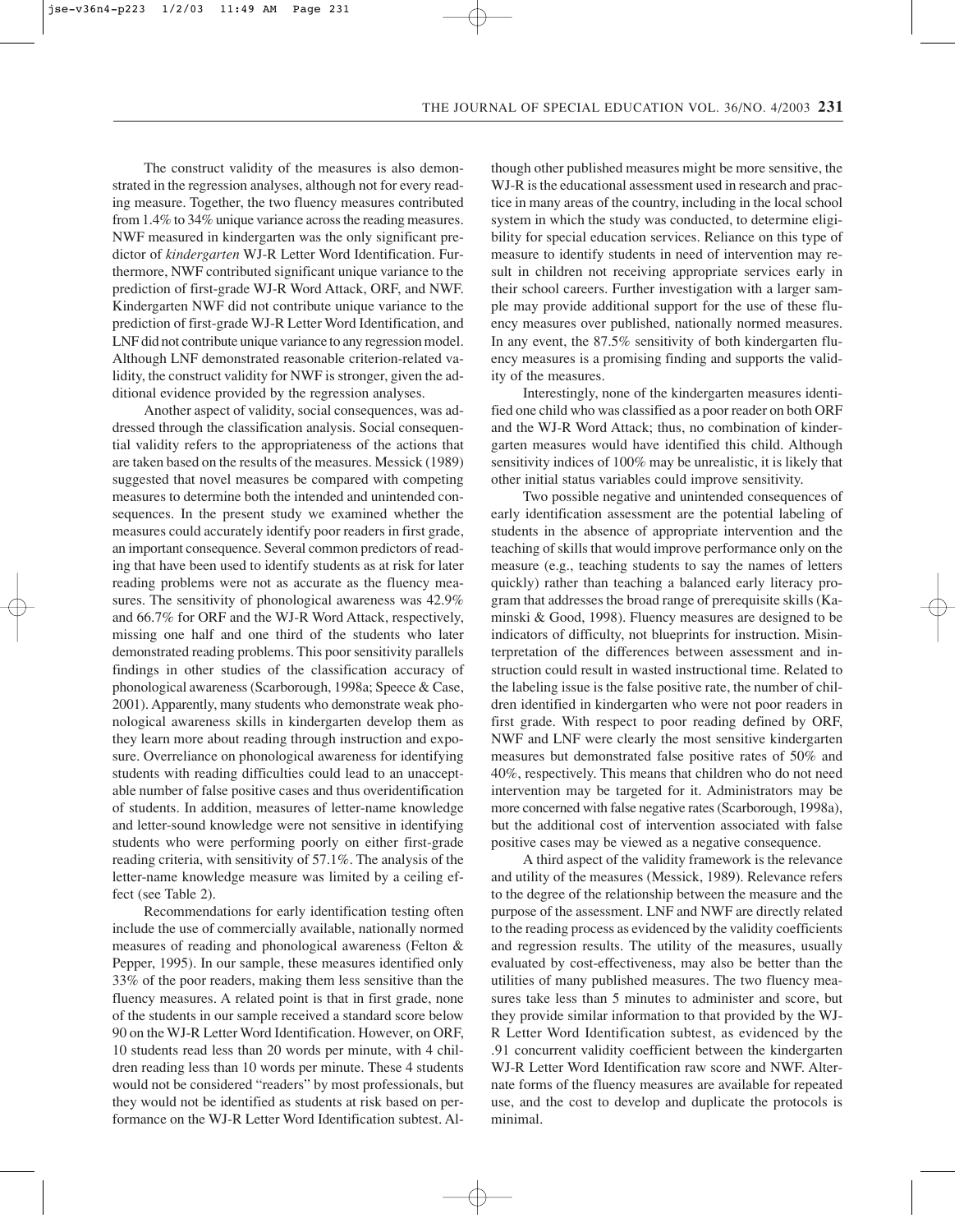Several limitations must be kept in mind when interpreting these results. The sample size was small; therefore, the results of the classification analysis might be especially fragile. Furthermore, we used a liberal criterion in selecting the cutpoints. Additional investigation is needed to cross validate the cut-points used to determine at-risk status. Our normative data for ORF, however, are similar to data reported by Shinn (1988), whose study was based on 3,000 students. Interpolating from his first-grade data yielded a March mean ORF of 53.1 for one district and 39.9 for another. Our March mean of 38.3 compares well to these figures, given that our passages reflected a higher readability than those of Shinn. Although cut-points will necessarily vary when based upon local norms, our ORF cut-point probably captures a group of poor readers. The length of time between the kindergarten and first-grade testing was also a limitation, and additional follow-up when students are in later grades would provide important validation evidence.

In summary, NWF and to a lesser extent, LNF, are valid measures of early reading and poor reader status. Several additional points are relevant. First, NWF has been described as a measure best suited for first-grade administration (Good et al., 2001). Our analyses suggest NWF is valid for children in the spring of kindergarten, based on concurrent and predictive validity coefficients, proportion of unique variance that contributed to several measures of reading, and sensitivity to poor reader status. These findings provide a downward extension of the utility of NWF as an indicator of reading, In addition, our results support LaBerge and Samuels (1974) and Good et al. in that fluency in reading subskills supports reading connected text.

Second, the fact that neither LNF nor NWF contributed unique variance to the prediction of first-grade WJ-R subtest results raises the issue as to what various measures of reading achievement represent and how they may be used. Normreferenced measures such as the WJ-R are designed to differentiate children across a wide developmental period, with relatively few items relevant to specific age groups on relatively discrete reading tasks. Oral reading fluency, on the other hand, is conceived of as a more global outcome measure that represents the synthesis of many discrete reading subskills (L. S. Fuchs, Fuchs, Hosp, & Jenkins, 2001). As we noted previously, children receiving scores above the 25th percentile on the WJ-R may in fact be struggling readers when performance on the ORF measure is examined. One recommendation from the present set of findings is to include measures that represent the end goal of reading (e.g., oral reading fluency) when the aim is to understand the development of young and poor readers.

Finally, it is important to keep in mind the multivariate nature of the research problem. By including a variety of language and reading-related skills as predictors, we were able to evaluate the performance of the fluency measures against the most robust correlates of early reading skills. By using several reading measures, we were able to address differential prediction from the kindergarten predictor variables. This framework may ultimately lead to a set of predictors that can efficiently identify children in need of currently available reading interventions.

#### **AUTHORS' NOTES**

- 1. This work was supported in part by a grant from the U.S. Department of Education, Special Education Programs (HO29D970038) and an award from the Graduate Research Board, University of Maryland.
- 2. Portions of this article were presented at the 2001 annual conferences of the Pacific Coast Research Conference and the Society for the Scientific Study of Reading.

#### **REFERENCES**

- Adams, M. J. (1990). *Beginning to read: Thinking and learning about print.* Cambridge, MA: MIT Press.
- Blachman, B. A., Tangel, D. M., Ball, E. W., Black, E., & McGraw, C. K. (1999). Developing phonological awareness and word recognition skills: A two-year intervention with low-income, inner-city children. *Reading and Writing: An Interdisciplinary Journal, 11,* 239–273.
- Compton, D. L. (2000). Modeling growth skills in first-grade children. *Scientific Studies of Reading, 4,* 219–259.
- Denckla, M. B., & Rudel, R. G. (1976). Rapid auto-matized naming (R.A.N.): Dyslexia differentiated from other learning disabilities. *Neuropsychologia, 14,* 471–479.
- Deno, S. L. (1985). Curriculum-based measurement: The emerging alternative. *Exceptional Children, 52,* 219–232.
- Dunn, L., & Dunn, L. (1981). *Peabody picture vocabulary test–Revised.* Circle Pines, MN: American Guidance Service.
- Ehri, L. C. (1983). A critique of five studies related to letter-name knowledge and learning to read. In L. M. Gentile, M. L. Kamil, & J. S. Blanchard (Eds.), *Reading research revisited* (pp. 143–153). Columbus, OH: Merrill.
- Ehri, L. C., & Wilce, L. S. (1985). Movement into reading: Is the first stage of printed word learning visual or phonetic? *Reading Research Quarterly, 20,* 163–179.
- Felton, R. H., & Pepper, P. P. (1995). Early identification and intervention of phonological deficits in kindergarten and early elementary children at risk for reading disability. *School Psychology Review, 24,* 405–414.
- Foorman, B. F., Fletcher, J. M., Francis, D. J., Carlson, C. D., Chen, D., Mouzaki, A., et al. (1998). *Texas primary reading inventory technical manual.* Houston: University of Texas–Houston Health Sciences Center, Center for Academic and Reading Skills, and University of Houston.
- Fuchs, D., Fuchs, L. S., Thompson, A., Al Otaiba, S., Yen, L., Yang, N. J., et al. (2001). Is reading important in reading-readiness programs? A randomized field trial with teachers as program implementers. *Journal of Educational Psychology, 93,* 251–267.
- Fuchs, L. S., Fuchs, D., Hosp, M. K., & Jenkins, J. R. (2001). Oral reading fluency as an indicator of reading competence: A theoretical, empirical, and historical analysis. *Scientific Studies of Reading, 5,* 239–256.
- Good, R. H., Simmons, D. C., & Kame'enui, E. J. (2001). The importance and decision-making utility of a continuum of fluency-based indicators of foundational reading skills for third-grade high stakes outcomes. *Scientific Studies of Reading, 5,* 257–288.
- Good, R. H., Simmons, D. C., & Smith, S. B. (1998). Effective academic interventions in the United States: Evaluating and enhancing the acquisition of early reading skills. *School Psychology Review, 27,* 45–56.
- Jenkins, J. R., Bausell, R. B., & Jenkins, L. M. (1972). Comparisons of letter name and letter sound training as transfer variables. *American Educational Research Journal, 74,* 75–86.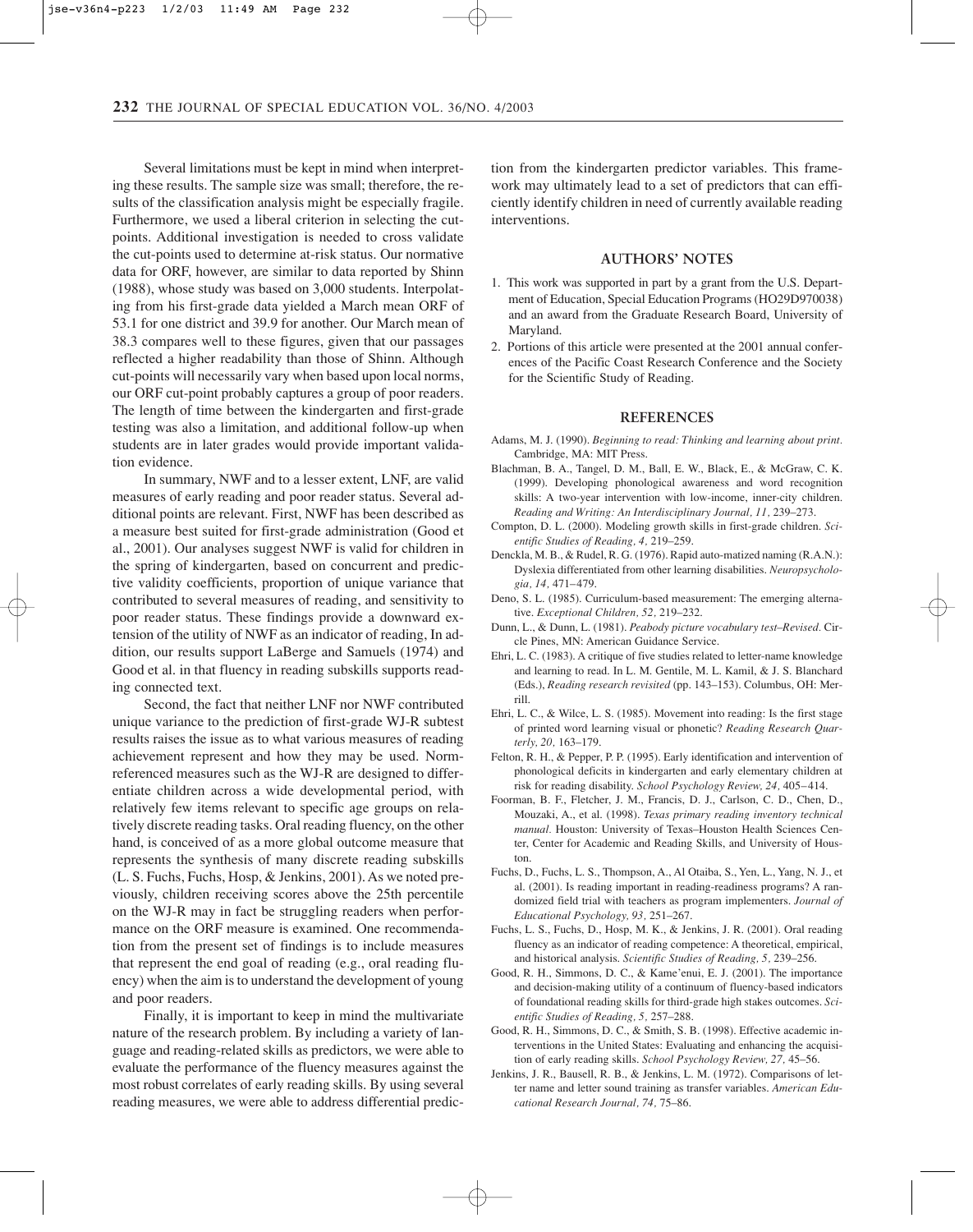- Johnston, P., & Allington, R. (1991). Remediation. In R. Barr, M. Kamil, P. Mosenthal, & P. D. Pearson (Eds.), *Handbook of reading research* (pp. 984–1012). New York: Longman.
- Juel, C. (1988). Learning to read: A longitudinal study of 54 children from first through fourth grade. *Journal of Educational Psychology, 80,* 437–447.
- Kame'enui, E. J., & Simmons, D. C. (2001). Introduction to this special issue: The DNA of reading fluency. *Scientific Studies of Reading, 5,* 203–210.
- Kaminski, R. A., & Good, R. H. (1996). Towards a technology for assessing basic early literacy skills. *School Psychology Review, 25,* 215–227.
- Kaminski, R., & Good, R. H. (1998). Assessing early literacy skills in a problem solving model: Dynamic indicators of basic early literacy skills. In M. Shinn (Ed.), *Advanced application of curriculum based measurement* (pp. 113–142). New York: Guilford.
- LaBerge, D., & Samuels, S. J. (1974). Toward a theory of automatic information processing in reading. *Cognitive Psychology, 6,* 293–323.
- Lichtenstein, R., & Ireton, H. (1984). *Preschool screening and identification of young children with developmental and educational problems.* Orlando, FL: Grune & Stratton.
- McCormick, C., Stoner, S., & Duncan, S. (1994). Kindergarten predictors of first-grade reading achievement: A regular classroom sample. *Psychological Reports, 74,* 403–407.
- Mercer, C. D., Algozzine, B., & Trifiletti, J. (1988). Early identification—An analysis of the research. *Learning Disability Quarterly, 11,* 176–188.
- Messick, S. (1989). Validity. In R. L. Linn (Ed.), *Educational measurement* (3rd ed., pp. 13–103). New York: Macmillan.
- Metsala, J. L. (1999). Young children's phonological awareness and nonword repetition as a function of vocabulary development. *Journal of Educational Psychology, 91,* 3–19.
- Metsala, J. L., & Walley, A. C. (1998). Spoken vocabulary growth and the segmental restructuring of lexical representatives: Precursor to phonemic awareness and early reading. In J. L. Metsala & L. C. Ehri (Eds.), *Word recognition in beginning literacy* (pp. 89–120). Mahwah, NJ: Erlbaum.
- *Nonsense Word Fluency.* Retrieved August 23, 2001, from Dynamic Indicators of Basic Skills Web site, http://dibels.uoregon.edu/measures/nwf/ php.
- O'Connor, R. E. (2000). Increasing the intensity of intervention in kindergarten and first grade. *Learning Disabilities Research & Practice, 15,* 43–54.
- O'Connor, R. E., & Jenkins, J. R. (1999). Prediction of reading disabilities in kindergarten and first grade. *Scientific Studies of Reading, 3,* 159–197.
- Olson, R. K., Wise, B., Johnson, M. C., & Ring, J. (1997). The etiology and remediation of phonologically based word recognition and spelling disabilities: Are phonological deficits the "Hole" story? In B. Blachman (Ed.), *Foundations of reading acquisition and dyslexia: Implications for early intervention* (pp. 305–326). Mahwah, NJ: Erlbaum.
- Pedhazur, E. P. (1997). *Multiple regression in behavioral research: Explanation and prediction* (3rd ed.) Fort Worth, TX: Harcourt Brace.
- Salvia, J., & Ysseldyke, J. E. (2001). *Assessment* (8th ed.). New York: Houghton Mifflin.
- Samuels, S. J. (1971). Letter name versus letter sound knowledge in learning to read. *Reading Teacher, 24,* 604–609, 662.
- Sattler, J. M. (1988). *Assessment of children* (3rd ed.). San Diego: Jerome M. Sattler.
- Satz, P., Fletcher, J. M., Clark, W., & Morris, R. (1981). Lag, deficit, rate and delay constructs in specific learning disabilities: A re-examination. In A. Ansara, N. Geschwind, A. Galaburda, M. Albert, & N. Gartrell (Eds.), *Sex differences in dyslexia* (pp. 129–150). Towson, MD: The Orton Dyslexia Society.
- Scarborough, H. S. (1998a). Early identification of children at risk for reading disabilities: Phonological awareness and some other promising predictors. In B. K. Shaprio, P. J. Accardo, & A. J. Capute (Eds.), *Specific reading disability: A view of the spectrum* (pp. 75–119). Timonium, MD: York Press.
- Scarborough, H. S. (1998b). Predicting the future achievement of second graders with reading disabilities: Contributions of phonemic awareness, verbal memory, rapid naming, and IQ. *Annals of Dyslexia, 48,* 114–136.
- Schatschneider, C., Francis, D. J., Foorman, B. R., Fletcher, J. M., & Mehta, P. (1999). The dimensionality of phonological awareness: An application of item response theory. *Journal of Educational Psychology, 91,* 439–449.
- Shinn, M. R. (1988). Development of curriculum-based local norms for use in special education decision-making. *School Psychology Review, 17,* 61–80.
- Snow, C. E., Burns, M. S., & Griffin, P. (Eds.). (1998). *Preventing reading difficulties in young children.* Washington, DC: National Academy Press.
- Speece, D. L., & Case, L. P. (2001). Classification in context: An alternative approach to identifying early reading disability. *Journal of Educational Psychology, 93,* 735–749.
- Speece, D. L., Case, L. P., & Molloy, D. E. (2001). [Local norms for oral reading fluency and letter sound fluency, grades 1 through 4]. Unpublished raw data.
- Torgesen, J. K., Wagner, R. K., Rashotte, C. A., Lindamood, P., Rose, E., Conway, T. et al. (1999). Preventing reading failure in young children with phonological processing disabilities: Group and individual responses to instruction. *Journal of Educational Psychology, 91,* 579–593.
- Treiman, R., Tincoff, R., Rodriguez, K., Mouzaki, A., & Francis, D. J. (1998). The foundations of literacy: Learning the sounds of letters. *Child Development, 69,* 1524–1540.
- Wagner, R. K., Torgesen, J. K., & Rashotte, C. A. (1999). *Comprehensive test of phonological processing.* Austin, TX: PRO-ED.
- Walsh, D., Price, G., & Gillingham, M. (1988). The critical but transitory importance of letter naming. *Reading Research Quarterly, 23,* 108–122.
- Wolf, M., & Bowers, P. G. (1999). The double-deficit hypothesis for the development dyslexias. *Journal of Educational Psychology, 91,* 415–438.
- Woodcock, R. W., & Johnson, M. B. (1989). *Woodcock-Johnson psychoeducational battery–Revised.* Allen, TX: DLM.